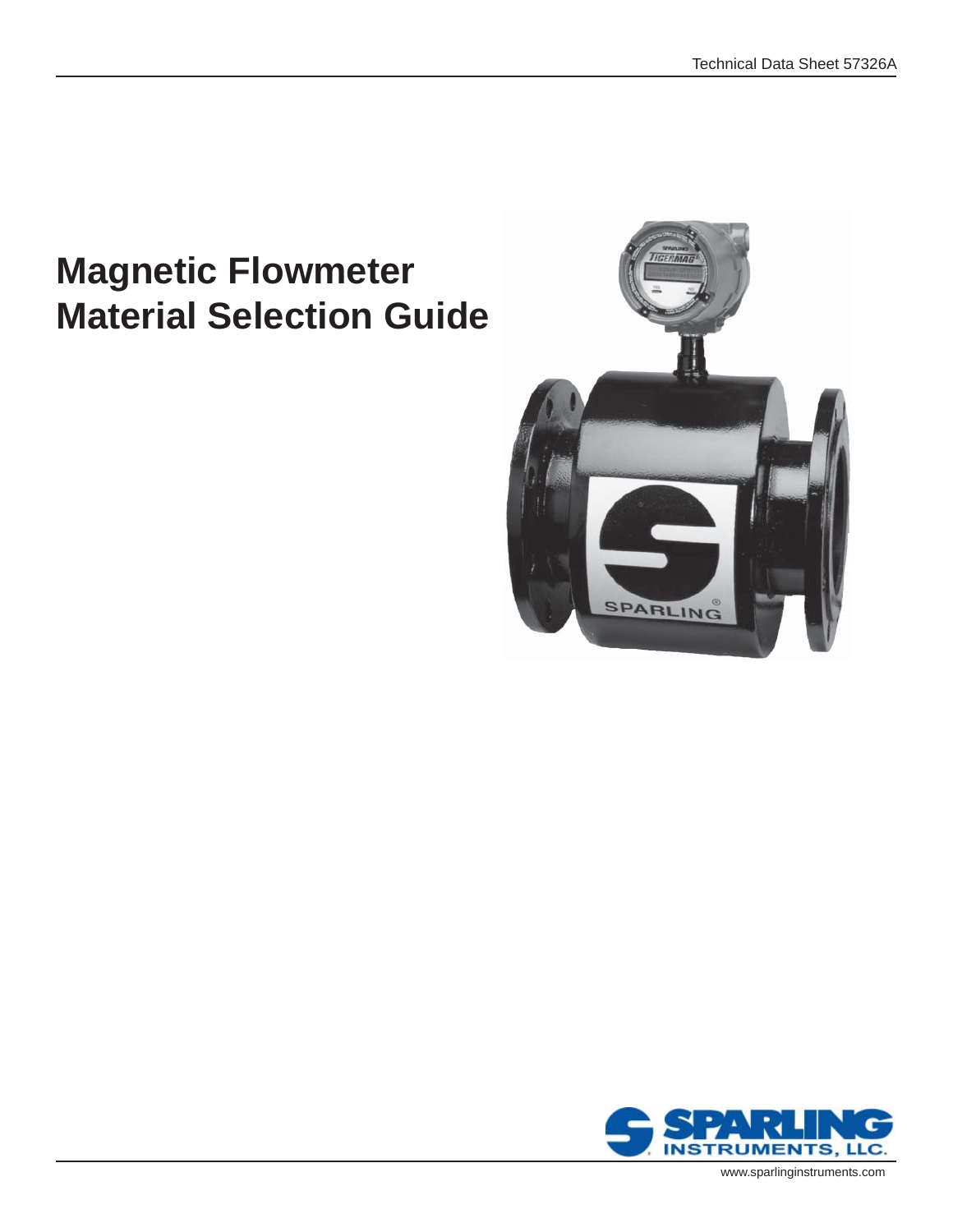## **Introduction**

The purpose of this guide is to provide a general resource for the selection of materials for the magnetic flowmeter. The magnetic flowmeter is ideal for a wide range of processes including highly corrosive chemicals and abrasive slurries due the availability of a wide selection of materials of construction.



## **Disclaimer**

Sparling Instruments, LLC neither represents nor warrants the accuracy or sufficiency of the information set forth in this guide for specific end-user applications. Ultimate responsibility for materials selection remains with the end-user. Nothing in this guide constitutes a change to the terms and conditions under which the Sparling product was sold.

The data presented in this guide is based on field experience and published data. However, because of the wide variety of processes and applications it is impossible to guarantee material compatibility in a given process without corrosion tests under actual operating conditions being done. Therefore the final decision of material resides with the user.

Some of the process fluids listed in this guide do not meet the minimum conductivity requirements (5 micro-siemens/cm) for a magmeter. However, they are listed to aid the user in instances where there may be trace amounts contained in the process fluid.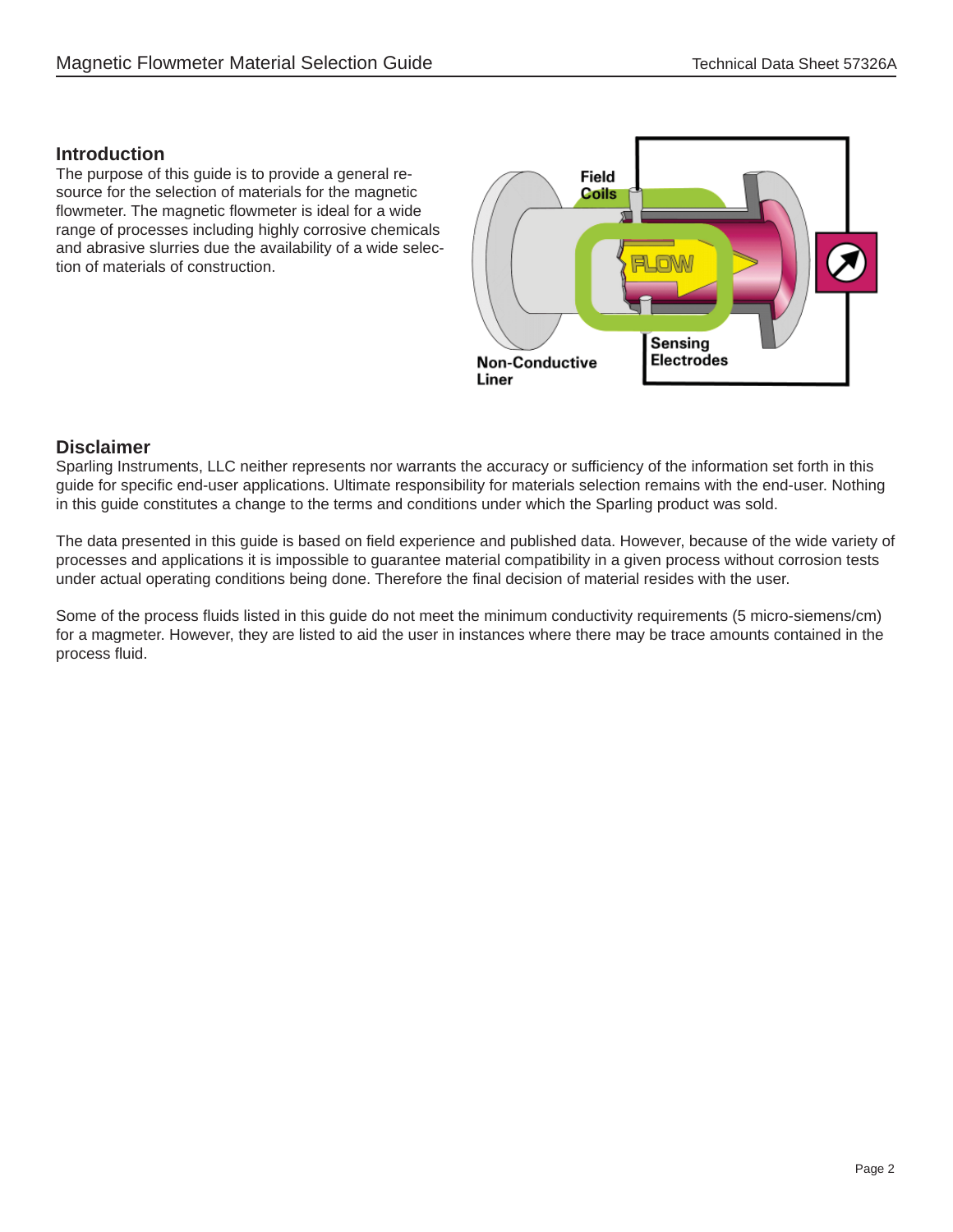|                                         | <b>Liner Material</b> |             |                     |                     |             |                   | Electrode and Grounding Ring Material |                  |                     |                  |             |                   |  |
|-----------------------------------------|-----------------------|-------------|---------------------|---------------------|-------------|-------------------|---------------------------------------|------------------|---------------------|------------------|-------------|-------------------|--|
|                                         | Ceramic               | FEP/PTFE    | Polyurethane        | Neoprene            | Hard Rubber | 316SS             | Hastelloy C                           | Monel            | Tantalum            | Titanium         | Platinum    | Zirconium         |  |
| Acetaldehyde                            | A                     | A           | $\mathsf{N}$        | B                   | $\mathsf N$ | Α                 | Α                                     | A                | A                   | A                | A           | Α                 |  |
| Acetic Acid (70% Max)                   | Α                     | Α           | N                   | N                   | N           | Α                 | Α                                     | Α                | Α                   | Α                | Α           | Α                 |  |
| Alumina Slurry                          | Α                     | $\mathsf N$ | Α                   | A                   | $\cup$      | Α                 | Α                                     | Α                | A                   | Α                | $\mathsf N$ | A                 |  |
| Aluminum Bicarbonate (50% Max)          | U                     | Α           | $\mathsf{N}$        | N                   | U           | B                 | U                                     | N                | Α                   | Α                | Α           | U                 |  |
| Aluminum Chloride (20% Max)             | Α                     | Α           | $\mathsf{N}$        | $\overline{A}$      | $\mathsf N$ | $\mathsf N$       | Α                                     | $\sf N$          | A                   | ${\sf N}$        | A           | Α                 |  |
| Aluminum Fluoride                       | U                     | Α           | N                   | N                   | N           | N                 | N                                     | N                | N                   | N                | Α           | N                 |  |
| Aluminum Potassium Sulfate<br>(Alum)    | Α                     | Α           | B                   | A                   | B           | Α                 | B                                     | N                | A                   | Α                | A           | A                 |  |
| Aluminum Sulfate (50% Max)              | Α                     | Α           | N                   | A                   | N           | Α                 | Α                                     | N                | Α                   | Α                | Α           | Α                 |  |
| Ammonium Bicarbonate (50% Max)          | U                     | Α           | ${\sf N}$           | $\mathsf N$         | $\mathsf N$ | B                 | U                                     | ${\sf N}$        | A                   | Α                | A           | N                 |  |
| Ammonium Bifluoride (50% Max)           | U                     | Α           | N                   | N                   | N           | N                 | В                                     | N                | N                   | N                | Α           | U                 |  |
| Ammonium Carbamate (50% Max)            | U                     | Α           | $\mathsf{N}$        | $\mathsf{N}$        | $\mathsf N$ | $\mathsf{N}$      | B                                     | $\cup$           | U                   | A                | $\cup$      | U                 |  |
| Ammonium Carbonate (50% Max)            | Α                     | Α           | N                   | N                   | N           | B                 | В                                     | N                | Α                   | U                | Α           | N                 |  |
| Ammonium Chloride (25% Max)             | A                     | Α           | B                   | $\overline{A}$      | A           | B                 | Α                                     | $\mathsf N$      | A                   | A                | Α           | Α                 |  |
| Ammonium Fluoride (50% Max)             | U                     | Α           | N                   | N                   | N           | N                 | U                                     | N                | N                   | N                | Α           | U                 |  |
| Ammonium Hydroxide (30% Max)            | Α                     | Α           | Α                   | $\overline{A}$      | A           | B                 | B                                     | $\mathsf N$      | $\mathsf{N}$        | Α                | A           | B                 |  |
| Ammonium Nitrate                        | Α                     | Α           | B                   | Α                   | B           | Α                 | В                                     | N                | Α                   | N                | Α           | Α                 |  |
| Ammonium Persulfate                     | Α                     | Α           | $\mathsf N$         | $\mathsf N$         | ${\sf N}$   | ${\sf N}$         | $\mathsf N$                           | ${\sf N}$        | A                   | ${\sf N}$        | A           | N                 |  |
| Ammonium Phosphate                      | Α                     | Α           | N                   | N                   | N           | Α                 | U                                     | U                | Α                   | U                | Α           | Α                 |  |
| Ammonium Sulfate                        | Α                     | Α           | $\sf N$             | $\overline{A}$      | $\sf B$     | B                 | B                                     | B                | A                   | U                | A           | Α                 |  |
| Barium Chloride (30% Max)               | Α                     | Α           | N                   | N                   | Α           | N                 | В                                     | B                | Α                   | В                | Α           | Α                 |  |
| Barium Hydroxide (50% Max)              | B                     | Α           | Α                   | $\overline{A}$      | A           | Α                 | B                                     | B                | A                   | U                | A           | Α                 |  |
| <b>Barium Sulfate</b>                   | Α                     | Α           | U                   | U                   | U           | N                 | N                                     | B                | Α                   | Α                | Α           | Α                 |  |
| <b>Beer</b>                             | Α                     | A           | $\hbox{N}$          | $\mathsf{N}$        | $\cup$      | Α                 | Α                                     | Α                | A                   | Α                | Α           | A                 |  |
| <b>Black Liquor</b>                     | U                     | Α           | N                   | $\mathsf N$         | $\cup$      | В                 | В                                     | U                | N                   | U                | Α           | Α                 |  |
| Bleach, Active Chlorine 12.5%           | Α                     | Α           | N                   | $\overline{A}$      | A           | ${\sf N}$         | Α                                     | U                | U                   | U                | U           | U                 |  |
| Boric Acid (50% Max)                    | Α                     | Α           | Α                   | Α                   | Α           | В                 | Α                                     | N                | Α                   | Α                | Α           | Α                 |  |
| <b>Brine</b>                            | A                     | Α           | B                   | $\mathsf A$         | A           | Α                 | Α                                     | Α                | A                   | Α                | Α           | A                 |  |
| Calcium Bisulfite                       | Α                     | Α           | Α                   | Α                   | Α           | Α                 | N                                     | N                | Α                   | Α                | Α           | Α                 |  |
| Calcium Carbonate                       | U                     | Α           | Α                   | $\overline{A}$      | A           | B                 | B                                     | B                | A                   | Α                | Α           | Α                 |  |
| Calcium Chlorate (30% Max)              | U                     | Α           | $\mathsf{N}$        | N                   | Α           | B                 | В                                     | В                | В                   | В                | Α           | N                 |  |
| Calcium Chloride (50% Max)              | Α                     | Α           | Α                   | $\overline{A}$      | A           | ${\sf N}$         | Α                                     | ${\sf N}$        | A                   | Α                | A           | Α                 |  |
| Calcium Hydroxide (50% Max)             | Α                     | Α           | Α                   | Α                   | B           | В                 | Α                                     | U                | Α                   | Α                | U           | Α                 |  |
| Calcium Hypochlorite                    | A                     | Α           | $\mathsf{N}$        | $\mathsf N$         | $\mathsf B$ | $\mathsf{N}$      | $\mathsf N$                           | N                | $\overline{A}$      | Α                | A           | B                 |  |
| Calcium Nitrate (10% Max)               | Α                     | Α           | U                   | U                   | В           | В                 | В                                     | В                | Α                   | Α                | Α           | N                 |  |
| Calcium Sulfate (10% Max)               | $\mathsf A$           | A           | $\hbox{N}$          | $\sf N$             | $\mathsf B$ | Α                 | U                                     | $\cup$           | $\mathsf A$         | Α                | $\mathsf A$ | A                 |  |
| Cane Sugar Juice                        | Α                     | Α           | N                   | Α                   | Α           | Α                 | Α                                     | Α                | Α                   | Α                | Α           | Α                 |  |
| Carbon Slurry                           | Α                     | $\mathsf B$ | Α                   | $\mathsf N$         | Α           | Α                 | Α                                     | Α                | A                   | Α                | Α           | Α                 |  |
| Carbonic Acid (60% Max)                 | Α                     | Α           | В                   | $\, {\sf B}$        | B           | U                 | N                                     | U                | Α                   | Α                | Α           | Α                 |  |
| Caustic Soda (50% Max)                  | $\hbox{N}$            | Α           | N                   | $\mathsf N$         | N           | B                 | U                                     | A                | ${\sf N}$           | B                | Α           | Α                 |  |
| Chlorine Dioxide (15% Max)              | Α                     | Α           | N                   | N                   | N           | N                 | U                                     | U                | Α                   | Α                | U           | N                 |  |
| Chlorine Water (<2500 ppm)              | A                     | A           | ${\sf N}$           | $\sf N$             | A           | N                 | Α                                     | N                | A                   | Α                | Α           | N                 |  |
| Chlorine Water (Saturated)              | Α                     | Α           | U                   | N                   | Α           | N                 | Α                                     | U                | В                   | Α                | Α           | Α                 |  |
| Chromic Acid (50% Max)                  | $\mathsf B$           | A           | $\hbox{N}$          | $\sf N$             | ${\sf N}$   | ${\sf N}$         | B                                     | $\cup$           | $\mathsf A$         | A                | Α           | Α                 |  |
| Citric Acid                             | Α                     | Α           | N                   | Α                   | Α           | Α                 | Α                                     | В                | Α                   | Α                | Α           | Α                 |  |
| Clay Slurry                             | Α                     | Α           | Α                   | $\mathsf{A}$        | A           | A                 | Α                                     | Α                | $\mathsf A$         | A                | Α           | A                 |  |
| Coal & Water Slurry                     | U                     | ${\sf N}$   | Α                   | Α                   | Α           | U                 | Α                                     | U                | Α                   | A                | Α           | U                 |  |
| Coffee Extract                          | U<br>U                | Α           | A                   | $\mathsf{A}$        | $\cup$      | A                 | Α                                     | Α                | A                   | A                | Α           | A                 |  |
| Cola Syrup<br>Copper Chloride (50% Max) | $\overline{A}$        | Α<br>A      | Α<br>$\overline{A}$ | Α<br>$\overline{A}$ | U<br>U      | Α<br>$\mathsf{N}$ | Α<br>$\mathsf A$                      | Α<br>$\mathsf N$ | Α<br>$\overline{A}$ | Α<br>$\mathsf A$ | Α<br>$\cup$ | Α<br>$\mathsf{N}$ |  |

Legend A - Generally Suitable B - Use Caution N - Not Recommended U - No Data Available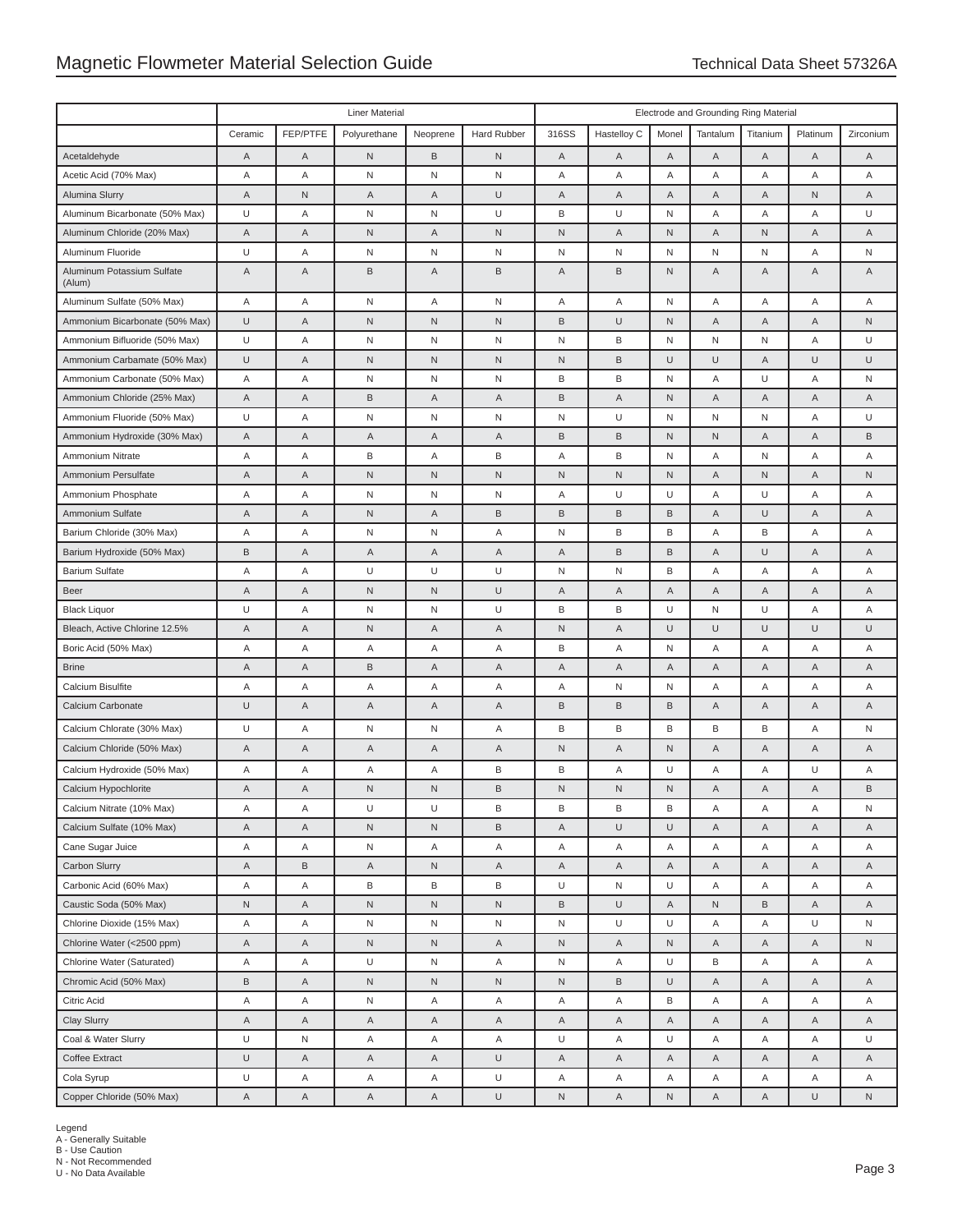|                                                   | <b>Liner Material</b> |             |              |              |              |              | Electrode and Grounding Ring Material |                |             |          |             |                |  |  |
|---------------------------------------------------|-----------------------|-------------|--------------|--------------|--------------|--------------|---------------------------------------|----------------|-------------|----------|-------------|----------------|--|--|
|                                                   | Ceramic               | FEP/PTFE    | Polyurethane | Neoprene     | Hard Rubber  | 316SS        | Hastelloy C                           | Monel          | Tantalum    | Titanium | Platinum    | Zirconium      |  |  |
| Copper Nitrate (50% Max)                          | U                     | Α           | U            | U            | U            | В            | N                                     | $\mathsf{N}$   | Α           | Α        | Α           | N              |  |  |
| Copper Sulfate (70% Max)                          | A                     | Α           | A            | A            | $\cup$       | B            | A                                     | $\mathsf N$    | A           | B        | Α           | N              |  |  |
| Cupric Chloride                                   | U                     | Α           | U            | U            | Α            | N            | N                                     | ${\sf N}$      | Α           | В        | Α           | N              |  |  |
| Ethylene Glycol                                   | U                     | Α           | $\sf N$      | A            | ${\sf N}$    | Α            | Α                                     | U              | A           | A        | Α           | U              |  |  |
| Ferric Chloride (50% Max)                         | Α                     | Α           | N            | Α            | Α            | N            | N                                     | N              | Α           | Α        | Α           | N              |  |  |
| Ferric Nitrate (10% Max)                          | Α                     | Α           | $\cup$       | U            | Α            | B            | ${\sf N}$                             | N              | Α           | U        | Α           | $\sf N$        |  |  |
| Ferric Sulfate (10% Max)                          | Α                     | Α           | U            | U            | Α            | N            | B                                     | N              | Α           | Α        | Α           | Α              |  |  |
| Ferrous Chloride (10% Max)                        | U                     | $\mathsf A$ | $\sf N$      | N            | Α            | N            | ${\sf N}$                             | $\mathsf N$    | A           | A        | U           | $\overline{A}$ |  |  |
| Ferrous Sulfate (50% Max)                         | U                     | Α           | $\mathsf N$  | N            | Α            | N            | ${\sf N}$                             | N              | Α           | Α        | Α           | Α              |  |  |
| <b>Fluosilicic Acid</b>                           | U                     | $\mathsf A$ | $\hbox{N}$   | N            | Α            | N            | ${\sf N}$                             | $\mathsf N$    | $\mathsf N$ | N        | Α           | $\mathsf N$    |  |  |
| Formaldehyde (35% Max)                            | Α                     | Α           | $\sf N$      | Α            | B            | Α            | B                                     | В              | Α           | Α        | Α           | Α              |  |  |
| Formic Acid (80% Max)                             | Α                     | $\mathsf A$ | B            | A            | ${\sf N}$    | N            | ${\sf N}$                             | $\mathsf N$    | A           | N        | Α           | Α              |  |  |
| <b>Fruit Juices</b>                               | Α                     | Α           | $\mathsf N$  | N            | ${\sf N}$    | Α            | Α                                     | Α              | Α           | Α        | Α           | Α              |  |  |
| Green Liquor                                      | A                     | Α           | N            | N            | $\cup$       | B            | B                                     | B              | A           | A        | A           | $\mathsf N$    |  |  |
| Hydrochloric Acid (Ambient Temp)                  | Α                     | Α           | $\mathsf N$  | Α            | B            | N            | ${\sf N}$                             | N              | Α           | N        | Α           | Α              |  |  |
| Hydrocyanic Acid (10% Max)                        | $\overline{A}$        | $\mathsf A$ | $\sf N$      | N            | $\mathsf B$  | B            | $\cup$                                | Α              | A           | U        | $\mathsf A$ | $\sf N$        |  |  |
| Hydrofluoric Acid (70% Max)                       | В                     | Α           | $\mathsf N$  | N            | $\mathsf{N}$ | N            | N                                     | N              | N           | N        | Α           | N              |  |  |
| Hydrogen Peroxide (50% Max)                       | A                     | Α           | $\sf N$      | A            | $\mathsf B$  | B            | $\cup$                                | ${\sf N}$      | A           | Α        | U           | Α              |  |  |
| Hypochlorous Acid                                 | U                     | Α           | $\mathsf N$  | N            | ${\sf N}$    | N            | ${\sf N}$                             | ${\sf N}$      | Α           | N        | Α           | N              |  |  |
| Latex                                             | Α                     | Α           | $\sf N$      | N            | Α            | Α            | $\cup$                                | U              | A           | U        | Α           | Α              |  |  |
| Lead Nitrate (60% Max)                            | U                     | Α           | U            | U            | B            | В            | B                                     | B              | Α           | U        | Α           | N              |  |  |
| Lime Slurry (Calcium Oxide)                       | U                     | Α           | Α            | A            | ${\sf N}$    | Α            | Α                                     | Α              | Α           | A        | Α           | Α              |  |  |
| Lithium Chloride                                  | U                     | Α           | U            | U            | U            | N            | Α                                     | Α              | Α           | Α        | Α           | Α              |  |  |
| Magnesium Carbonate (10% Max)                     | U                     | Α           | $\cup$       | $\cup$       | $\cup$       | B            | B                                     | B              | Α           | U        | U           | A              |  |  |
| Magnesium Chloride (40% Max)                      | Α                     | Α           | Α            | Α            | B            | B            | Α                                     | B              | Α           | Α        | $\cup$      | Α              |  |  |
| Magnesium Nitrate                                 | U                     | $\mathsf A$ | $\cup$       | U            | $\mathsf B$  | B            | $\,$ B                                | B              | A           | B        | U           | $\mathsf B$    |  |  |
| Magnesium Sulfate (40% Max)                       | Α                     | Α           | U            | U            | B            | Α            | Α                                     | Α              | Α           | Α        | Α           | Α              |  |  |
| Mercuric Chloride (60% Max)                       | A                     | Α           | $\sf N$      | A            | Α            | N            | ${\sf N}$                             | ${\sf N}$      | A           | Α        | Α           | A              |  |  |
| Milk                                              | Α                     | Α           | N            | N            | N            | Α            | U                                     | В              | Α           | U        | Α           | U              |  |  |
| Molasses                                          | Α                     | Α           | $\mathsf N$  | $\mathsf{N}$ | ${\sf N}$    | Α            | $\cup$                                | Α              | U           | U        | Α           | $\cup$         |  |  |
| Monomers                                          | Α                     | U           | U            | U            | U            | U            | U                                     | U              | U           | U        | U           | U              |  |  |
| Nickel Chloride (20% Max)                         | Α                     | Α           | $\cup$       | $\cup$       | Α            | N            | ${\sf N}$                             | N              | Α           | N        | $\cup$      | Α              |  |  |
| Nickel Nitrate (10% Max)                          | N                     | Α           | U            | U            | Α            | В            | B                                     | B              | Α           | В        | U           | $\mathsf N$    |  |  |
| Nickel Sulfate (20% Max)                          | Α                     | A           | U            | U            | A            | B            | B                                     | B              | A           | U        | $\cup$      | $\overline{A}$ |  |  |
| Nitric Acid (Ambient Temp)                        | Α                     | Α           | $\sf N$      | $\sf N$      | N            | Α            | ${\sf N}$                             | N              | Α           | Α        | Α           | В              |  |  |
| Oleum                                             | N                     | $\mathsf A$ | N            | ${\sf N}$    | ${\sf N}$    | B            | B                                     | ${\sf N}$      | ${\sf N}$   | U        | Α           | $\hbox{N}$     |  |  |
| Oxalic Acid                                       | Α                     | Α           | U            | U            | $\mathsf{N}$ | N            | В                                     | N              | Α           | N        | Α           | A              |  |  |
| Phosphoric Acid (85% Max)                         | $\mathsf{N}$          | $\mathsf A$ | N            | B            | $\,$ B       | N            | N                                     | $\overline{A}$ | Α           | N        | Α           | B              |  |  |
| Photographic Emulsion                             | N                     | Α           | N            | B            | U            | Α            | U                                     | U              | Α           | Α        | U           | Α              |  |  |
| Polymers                                          | A                     | U           | $\cup$       | U            | $\cup$       | U            | $\cup$                                | $\cup$         | U           | U        | U           | U              |  |  |
| Potassium Bicarbonate (30% Max)                   | U                     | Α           | N            | N            | Α            | Α            | B                                     | В              | Α           | Α        | U           | Α              |  |  |
| Potassium Carbonate                               | U                     | $\mathsf A$ | $\cup$       | U            | $\cup$       | B            | $\mathsf A$                           | $\,$ B         | $\mathsf A$ | A        | Α           | $\mathsf A$    |  |  |
| Potassium Chloride (30% Max)                      | Α                     | Α           | N            | Α            | U            | Α            | B                                     | B              | Α           | Α        | U           | Α              |  |  |
| Potassium Dichromate (60% Max)                    | Α                     | $\mathsf A$ | N            | A            | A            | Α            | B                                     | $\,$ B         | Α           | Α        | Α           | Α              |  |  |
| Potassium Hydroxide (Caustic<br>Potash / 50% Max) | Α                     | Α           | B            | B            | $\mathsf{N}$ | В            | B                                     | Α              | В           | N        | Α           | Α              |  |  |
| Potassium Hypochlorite (40% Max)                  | U                     | $\mathsf A$ | $\hbox{N}$   | ${\sf N}$    | ${\sf N}$    | $\mathsf{N}$ | B                                     | ${\sf N}$      | $\mathsf B$ | Α        | $\cup$      | $\mathsf N$    |  |  |
| Potassium Nitrate (80% Max)                       | Α                     | Α           | N            | A            | Α            | B            | B                                     | B              | B           | Α        | U           | N              |  |  |
| Potassium Permanganate (10%<br>Max)               | U                     | $\mathsf A$ | U            | $\cup$       | B            | B            | $\, {\sf B}$                          | $\,$ B         | $\mathsf B$ | B        | $\cup$      | $\mathsf{N}$   |  |  |
| Potassium Persulfate (10% Max)                    | U                     | Α           | U            | $\cup$       | $\cup$       | Α            | N                                     | ${\sf N}$      | Α           | Α        | Α           | A              |  |  |

Legend A - Generally Suitable B - Use Caution N - Not Recommended U - No Data Available